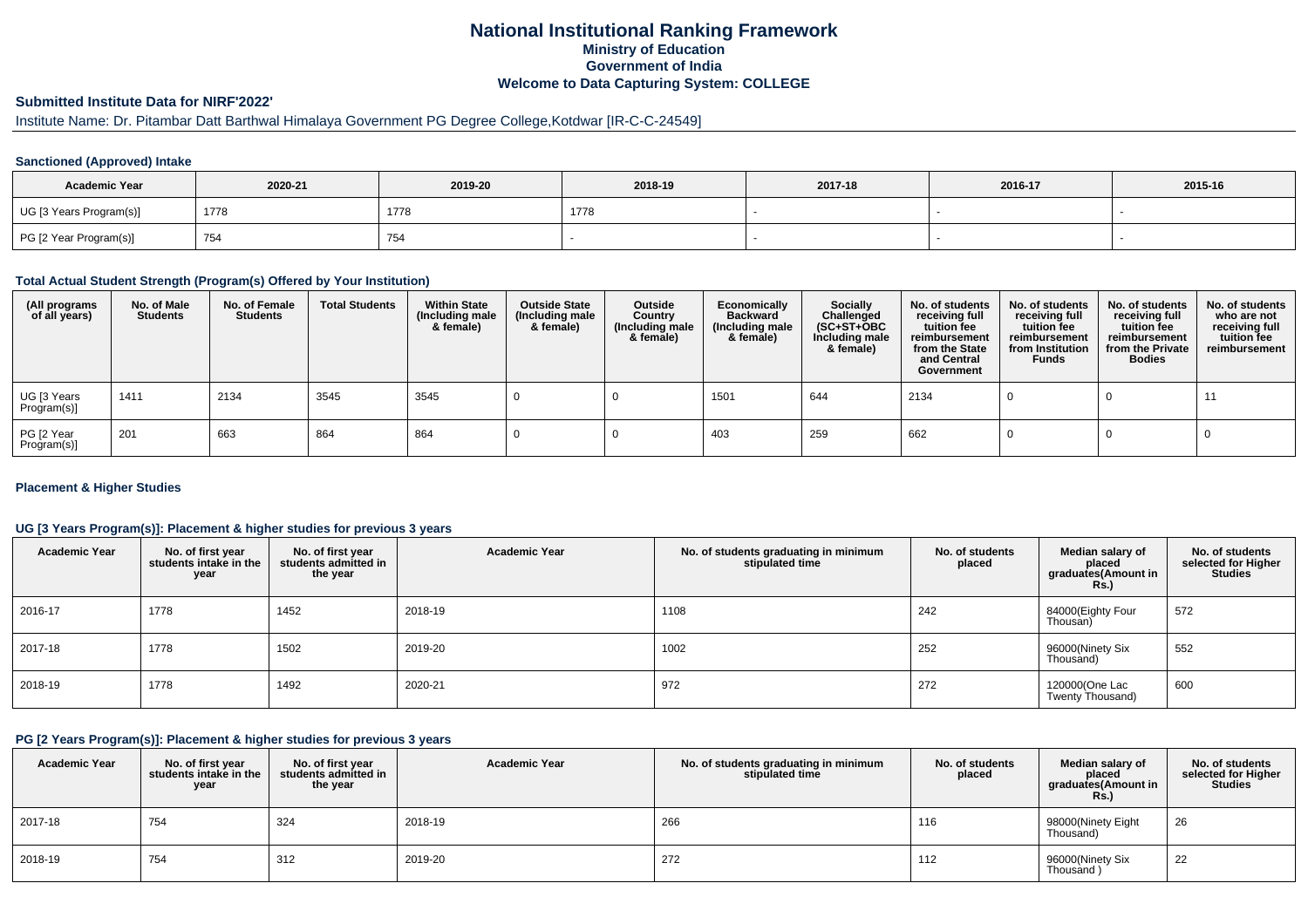| 2019-20 |  | $\sim$<br><b>200</b><br>ັບບ∠ | 2020-21 | оE<br><b>LUL</b> | -10 | ∌n Thousan |  |
|---------|--|------------------------------|---------|------------------|-----|------------|--|
|---------|--|------------------------------|---------|------------------|-----|------------|--|

## **Financial Resources: Utilised Amount for the Capital expenditure for previous 3 years**

| <b>Academic Year</b>                                                                                 | 2020-21                                                     | 2019-20                                                      | 2018-19                                                 |  |  |  |  |  |
|------------------------------------------------------------------------------------------------------|-------------------------------------------------------------|--------------------------------------------------------------|---------------------------------------------------------|--|--|--|--|--|
|                                                                                                      | <b>Utilised Amount</b>                                      | <b>Utilised Amount</b>                                       | <b>Utilised Amount</b>                                  |  |  |  |  |  |
| Annual Capital Expenditure on Academic Activities and Resources (excluding expenditure on buildings) |                                                             |                                                              |                                                         |  |  |  |  |  |
| Library                                                                                              | 54896 (fifty four thousand eight hundred ninty six)         | 124591 (one lac twenty four thousand five hundred ninty one) | 89947 (eighty nine thousand nine hundred forty seven)   |  |  |  |  |  |
| New Equipment for Laboratories                                                                       | 217436 (two lac seventeen thousand four hundred thirty six) | 94783 (ninty four thousand seven hundred eighty three)       | 72738 (seventy two thousand seven hundred thirty eight) |  |  |  |  |  |
| Other expenditure on creation of Capital Assets (excluding<br>expenditure on Land and Building)      | 50000 (fifty thousand)                                      | 0 (zero)                                                     | 59944 (fifty nine thousand nine hundred forty four)     |  |  |  |  |  |

## **Financial Resources: Utilised Amount for the Operational expenditure for previous 3 years**

| <b>Academic Year</b>                                                                                                                                                                           | 2020-21                                                                        | 2019-20                                                                          | 2018-19                                                                                |
|------------------------------------------------------------------------------------------------------------------------------------------------------------------------------------------------|--------------------------------------------------------------------------------|----------------------------------------------------------------------------------|----------------------------------------------------------------------------------------|
|                                                                                                                                                                                                | <b>Utilised Amount</b>                                                         | <b>Utilised Amount</b>                                                           | <b>Utilised Amount</b>                                                                 |
|                                                                                                                                                                                                |                                                                                | <b>Annual Operational Expenditure</b>                                            |                                                                                        |
| Salaries (Teaching and Non Teaching staff)                                                                                                                                                     | 121590809 (one crore twenty one lac fifty nine thousand eight<br>hundred nine) | 100837936 (ten crore eight lac thirty seven thousand nine<br>hundred thirty six) | 85123395 (eight crore fifty one lac twenty three tousand three<br>hundred ninty five ) |
| Maintenance of Academic Infrastructure or consumables and<br>other running expenditures(excluding maintenance of hostels<br>and allied services, rent of the building, depreciation cost, etc) | 439893 (four lac thirty nine thousand eight hundred ninty three                | 671192 (six lac seventy one thousand one hundred ninty two)                      | 68958 (sixty eight thosand nine hundred fifty eight)                                   |
| Seminars/Conferences/Workshops                                                                                                                                                                 | 200154 (two lac one hundred fifty four)                                        | 10704 (ten thousand seven hundred four)                                          | 5180 (five thousand one hundred eighty)                                                |

## **PCS Facilities: Facilities of physically challenged students**

| 1. Do your institution buildings have Lifts/Ramps?                                                                                                         | Yes, more than 60% of the buildings |
|------------------------------------------------------------------------------------------------------------------------------------------------------------|-------------------------------------|
| 2. Do your institution have provision for walking aids, including wheelchairs and transportation from one building to another for<br>handicapped students? | Yes                                 |
| 3. Do your institution buildings have specially designed toilets for handicapped students?                                                                 | Yes, more than 80% of the buildings |

# **Faculty Details**

| Srno | Name                             | Age | Designation                | Gender | Qualification | Experience (In<br>Months) | <b>Currently working</b><br>with institution? | <b>Joining Date</b> | <b>Leaving Date</b> | <b>Association type</b> |
|------|----------------------------------|-----|----------------------------|--------|---------------|---------------------------|-----------------------------------------------|---------------------|---------------------|-------------------------|
|      | DR ANURAG<br>AGRAWAL             | 54  | Associate Professor        | Male   | Ph.D          | 276                       | Yes                                           | 18-09-2018          | $\sim$              | Regular                 |
| 2    | Dr Shobha Rawat                  | 44  | <b>Assistant Professor</b> | Female | Ph.D          | 60                        | Yes                                           | 23-07-2016          | $- -$               | Regular                 |
| 3    | DR ARCHANA RANI                  | 46  | <b>Assistant Professor</b> | Female | Ph.D          | 48                        | Yes                                           | 02-01-2017          | $\sim$ $\sim$       | Regular                 |
| 4    | DR KAPIL DEV<br><b>THAPLIYAL</b> | 43  | <b>Assistant Professor</b> | Male   | Ph.D          | 48                        | Yes                                           | 02-01-2017          | $- -$               | Regular                 |
| 5    | DR ARUNIMA                       | 42  | <b>Assistant Professor</b> | Female | Ph.D          | 60                        | Yes                                           | 31-08-2017          | $-$                 | Regular                 |
| 6    | DR ROSHNI<br><b>ASWAL</b>        | 38  | <b>Assistant Professor</b> | Female | Ph.D          | 60                        | Yes                                           | 31-08-2017          | $- -$               | Regular                 |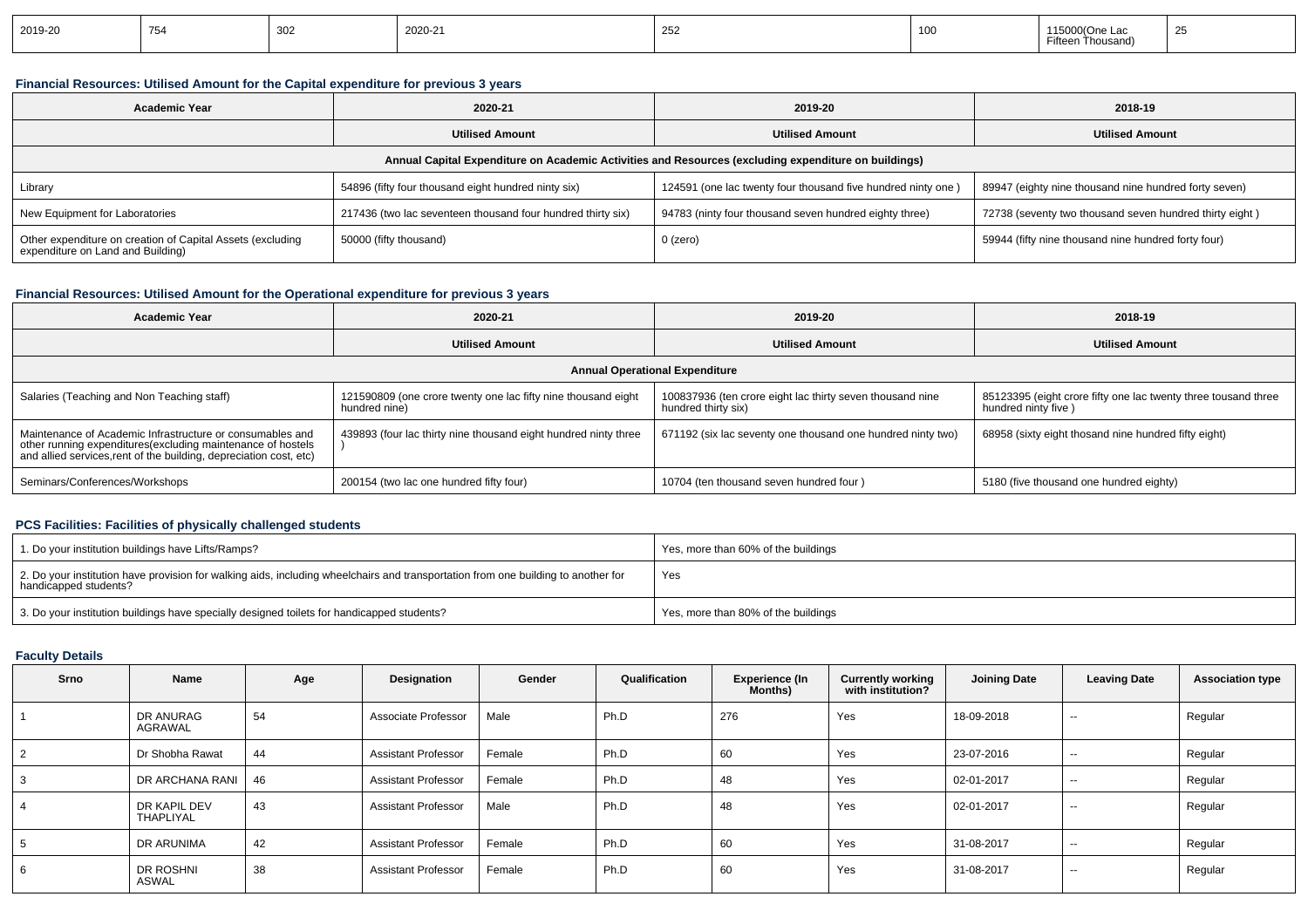| 7  | DR VANDANA<br>CHAUHAN          | 42 | <b>Assistant Professor</b> | Female | Ph.D       | 60  | Yes | 23-07-2016 | --                       | Regular |
|----|--------------------------------|----|----------------------------|--------|------------|-----|-----|------------|--------------------------|---------|
| 8  | Dr MANASI VATS                 | 38 | <b>Assistant Professor</b> | Female | Ph.D       | 60  | Yes | 23-07-2016 | $\overline{\phantom{a}}$ | Regular |
| 9  | Dr SEEMA<br>CHAUDHARY          | 50 | Professor                  | Female | Ph.D       | 264 | Yes | 23-02-2007 | --                       | Regular |
| 10 | Dr AJEET SINGH                 | 52 | <b>Assistant Professor</b> | Male   | Ph.D       | 96  | Yes | 18-03-2013 | --                       | Regular |
| 11 | DR KAILASH C<br><b>DHYANI</b>  | 61 | <b>Assistant Professor</b> | Male   | Ph.D       | 60  | Yes | 16-07-2016 | --                       | Regular |
| 12 | DR SANJEEV<br><b>KUMAR</b>     | 41 | <b>Assistant Professor</b> | Male   | Ph.D       | 60  | Yes | 23-07-2016 | --                       | Regular |
| 13 | Dr PRAVEEN<br><b>JOSHI</b>     | 46 | <b>Assistant Professor</b> | Male   | Ph.D       | 144 | Yes | 20-09-2018 | $\overline{\phantom{a}}$ | Regular |
| 14 | DR JUNEES<br><b>KUMAR</b>      | 47 | <b>Assistant Professor</b> | Male   | <b>NET</b> | 144 | Yes | 04-07-2019 | --                       | Regular |
| 15 | DR MUKUL KUMAR                 | 32 | <b>Assistant Professor</b> | Male   | Ph.D       | 84  | Yes | 04-01-2019 | -−                       | Regular |
| 16 | Dr VINOD SINGH                 | 38 | <b>Assistant Professor</b> | Male   | Ph.D       | 60  | Yes | 23-07-2016 | $\overline{a}$           | Regular |
| 17 | DR BHAGWAT<br><b>SINGH</b>     | 54 | <b>Assistant Professor</b> | Male   | Ph.D       | 96  | Yes | 28-07-2017 |                          | Regular |
| 18 | DR SEEMA<br><b>KUMARI</b>      | 45 | <b>Assistant Professor</b> | Female | Ph.D       | 60  | Yes | 23-07-2016 | --                       | Regular |
| 19 | DR SARITA<br>CHAUHAN           | 41 | <b>Assistant Professor</b> | Female | Ph.D       | 48  | Yes | 14-09-2019 | --                       | Regular |
| 20 | <b>DR MAHANT</b><br>MAURYA     | 59 | Associate Professor        | Male   | Ph.D       | 246 | Yes | 25-09-2017 |                          | Regular |
| 21 | DR LATA KAIRA                  | 48 | <b>Assistant Professor</b> | Female | Ph.D       | 144 | Yes | 23-09-2009 | --                       | Regular |
| 22 | Dr CHANDRA P<br><b>KANDWAL</b> | 57 | <b>Assistant Professor</b> | Female | Ph.D       | 96  | Yes | 25-07-2013 | $\overline{\phantom{a}}$ | Regular |
| 23 | DR KISHOR<br><b>CHAUHAN</b>    | 42 | <b>Assistant Professor</b> | Male   | Ph.D       | 60  | Yes | 23-07-2016 | $\overline{\phantom{a}}$ | Regular |
| 24 | DR TANU MITTAL                 | 41 | <b>Assistant Professor</b> | Female | Ph.D       | 60  | Yes | 17-03-2017 | $\overline{\phantom{a}}$ | Regular |
| 25 | DR SUREKHA<br><b>GHILDIYAL</b> | 46 | <b>Assistant Professor</b> | Female | Ph.D       | 48  | Yes | 02-01-2017 | $\overline{\phantom{a}}$ | Regular |
| 26 | DR SMITA BADOLA                | 47 | Associate Professor        | Female | Ph.D       | 192 | Yes | 04-10-2010 | $\overline{\phantom{a}}$ | Regular |
| 27 | DR ADESH KUMAR                 | 53 | Associate Professor        | Male   | Ph.D       | 192 | Yes | 15-09-2018 |                          | Regular |
| 28 | DR SURMAN ARYA                 | 52 | Associate Professor        | Male   | Ph.D       | 192 | Yes | 20-07-2005 | Щ,                       | Regular |
| 29 | DR SUNITA NEGI                 | 48 | <b>Assistant Professor</b> | Female | Ph.D       | 60  | Yes | 31-08-2016 | Ξ.                       | Regular |
| 30 | DR SMITA TIWARI                | 38 | <b>Assistant Professor</b> | Female | Ph.D       | 48  | Yes | 02-01-2017 | $\overline{\phantom{a}}$ | Regular |
| 31 | DR ABHISHEK<br><b>GOEL</b>     | 41 | Associate Professor        | Male   | <b>NET</b> | 192 | Yes | 14-07-2014 | $\overline{\phantom{a}}$ | Regular |
| 32 | DR ANITA BISHT                 | 51 | <b>Assistant Professor</b> | Female | <b>NET</b> | 96  | Yes | 25-07-2013 | н.                       | Regular |
| 33 | DR RANJANA<br>SINGH            | 43 | <b>Assistant Professor</b> | Female | Ph.D       | 48  | Yes | 02-01-2017 | н.                       | Regular |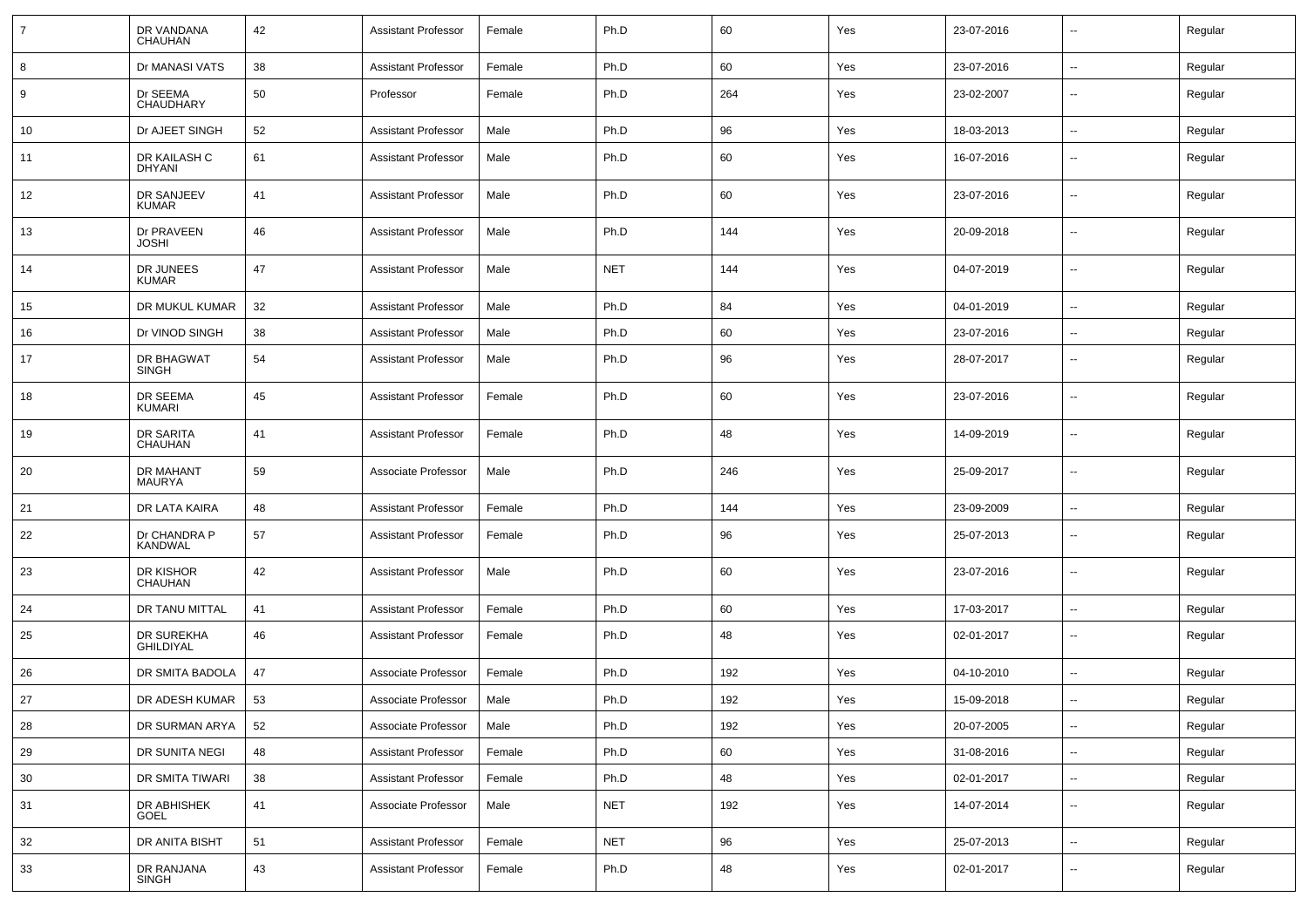| 34 | Dr MURLI DHAR<br><b>KUSHWAHA</b> | 54 | Professor                  | Male   | Ph.D       | 268 | Yes | 13-07-2014 |                          | Regular  |
|----|----------------------------------|----|----------------------------|--------|------------|-----|-----|------------|--------------------------|----------|
| 35 | DR SRIRAM<br>KATIYAR             | 64 | Professor                  | Male   | Ph.D       | 264 | Yes | 17-07-2014 | н.                       | Regular  |
| 36 | DR PREETI<br>KHANDURI            | 41 | <b>Assistant Professor</b> | Female | Ph.D       | 82  | Yes | 11-09-2014 | $\overline{\phantom{a}}$ | Regular  |
| 37 | DR NEETA BHATT                   | 44 | <b>Assistant Professor</b> | Female | Ph.D       | 60  | Yes | 31-08-2016 | $\overline{\phantom{a}}$ | Regular  |
| 38 | DR DEVENDRA<br>SINGH CHAUHAN     | 43 | <b>Assistant Professor</b> | Male   | Ph.D       | 60  | Yes | 23-07-2016 | $\overline{\phantom{a}}$ | Regular  |
| 39 | DR SURBHI MISRA                  | 45 | <b>Assistant Professor</b> | Female | Ph.D       | 60  | Yes | 31-08-2016 | ⊷.                       | Regular  |
| 40 | DR P D AGRAWAL                   | 64 | Associate Professor        | Male   | Ph.D       | 300 | Yes | 10-10-1996 | --                       | Regular  |
| 41 | Dr Yogita                        | 48 | <b>Assistant Professor</b> | Female | Ph.D       | 86  | Yes | 30-10-2014 |                          | Regular  |
| 42 | Dr Tripti Dixit                  | 37 | <b>Assistant Professor</b> | Female | Ph.D       | 60  | Yes | 02-01-2017 | $\overline{\phantom{a}}$ | Regular  |
| 43 | Dr Preeti Rani                   | 45 | Associate Professor        | Female | Ph.D       | 200 | Yes | 15-09-2018 | ⊷.                       | Regular  |
| 44 | Dr Richa Jain                    | 43 | <b>Assistant Professor</b> | Female | Ph.D       | 60  | Yes | 23-07-2016 | н.                       | Regular  |
| 45 | Dr Santosh Kumar<br>Gupta        | 42 | <b>Assistant Professor</b> | Male   | Ph.D       | 60  | Yes | 23-07-2016 | $\overline{\phantom{a}}$ | Regular  |
| 46 | Dr Priyanka Agrawal              | 41 | <b>Assistant Professor</b> | Female | Ph.D       | 60  | Yes | 31-08-2016 | $\overline{\phantom{a}}$ | Regular  |
| 47 | Dr Ramesh<br>Chauhan             | 48 | Associate Professor        | Male   | Ph.D       | 200 | Yes | 01-07-2019 | --                       | Regular  |
| 48 | Dr Amit Kumar<br>Jaiswal         | 43 | Associate Professor        | Male   | Ph.D       | 200 | Yes | 31-03-2020 | --                       | Regular  |
| 49 | Dr Swati Negi                    | 48 | Associate Professor        | Female | Ph.D       | 200 | Yes | 31-03-2020 | $\overline{\phantom{a}}$ | Regular  |
| 50 | Dr Susma Thaledi                 | 55 | <b>Assistant Professor</b> | Female | Ph.D       | 89  | Yes | 25-07-2013 |                          | Regular  |
| 51 | Dr Heera Singh                   | 40 | <b>Assistant Professor</b> | Male   | Ph.D       | 36  | Yes | 05-05-2017 | $\overline{\phantom{a}}$ | Visiting |
| 52 | Dr Dharmendra<br>Kumar           | 41 | <b>Assistant Professor</b> | Male   | Ph.D       | 36  | Yes | 03-08-2017 | $\overline{\phantom{a}}$ | Visiting |
| 53 | Dr Hitendra Kumar                | 38 | <b>Assistant Professor</b> | Male   | Ph.D       | 36  | Yes | 06-08-2017 | ⊷.                       | Visiting |
| 54 | Dr Manoj Kumar                   | 38 | <b>Assistant Professor</b> | Male   | Ph.D       | 36  | Yes | 08-08-2017 | --                       | Visiting |
| 55 | Dr Amit Kumar Gour               | 40 | <b>Assistant Professor</b> | Male   | Ph.D       | 36  | Yes | 05-05-2017 | $\overline{\phantom{a}}$ | Visiting |
| 56 | Dr Somesh<br>Doundiyal           | 39 | <b>Assistant Professor</b> | Male   | Ph.D       | 36  | Yes | 05-05-2017 | --                       | Visiting |
| 57 | Dr Surya Mohan<br>Gour           | 30 | <b>Assistant Professor</b> | Male   | Ph.D       | 36  | Yes | 05-05-2017 | $\overline{\phantom{a}}$ | Visiting |
| 58 | Dr ANJU<br>THAPLIYAL             | 46 | <b>Assistant Professor</b> | Female | Ph.D       | 21  | Yes | 27-09-2018 | $\sim$                   | Visiting |
| 59 | Dr Dhanendra<br>Kumar            | 44 | <b>Assistant Professor</b> | Male   | Ph.D       | 84  | Yes | 19-09-2020 | $\overline{\phantom{a}}$ | Visiting |
| 60 | Dr Sant Kumar                    | 43 | <b>Assistant Professor</b> | Male   | <b>NET</b> | 48  | Yes | 29-06-2021 | ⊷.                       | Visiting |
| 61 | Sunita Gusain                    | 35 | <b>Assistant Professor</b> | Female | Ph.D       | 48  | Yes | 15-11-2017 | $\overline{\phantom{a}}$ | Visiting |